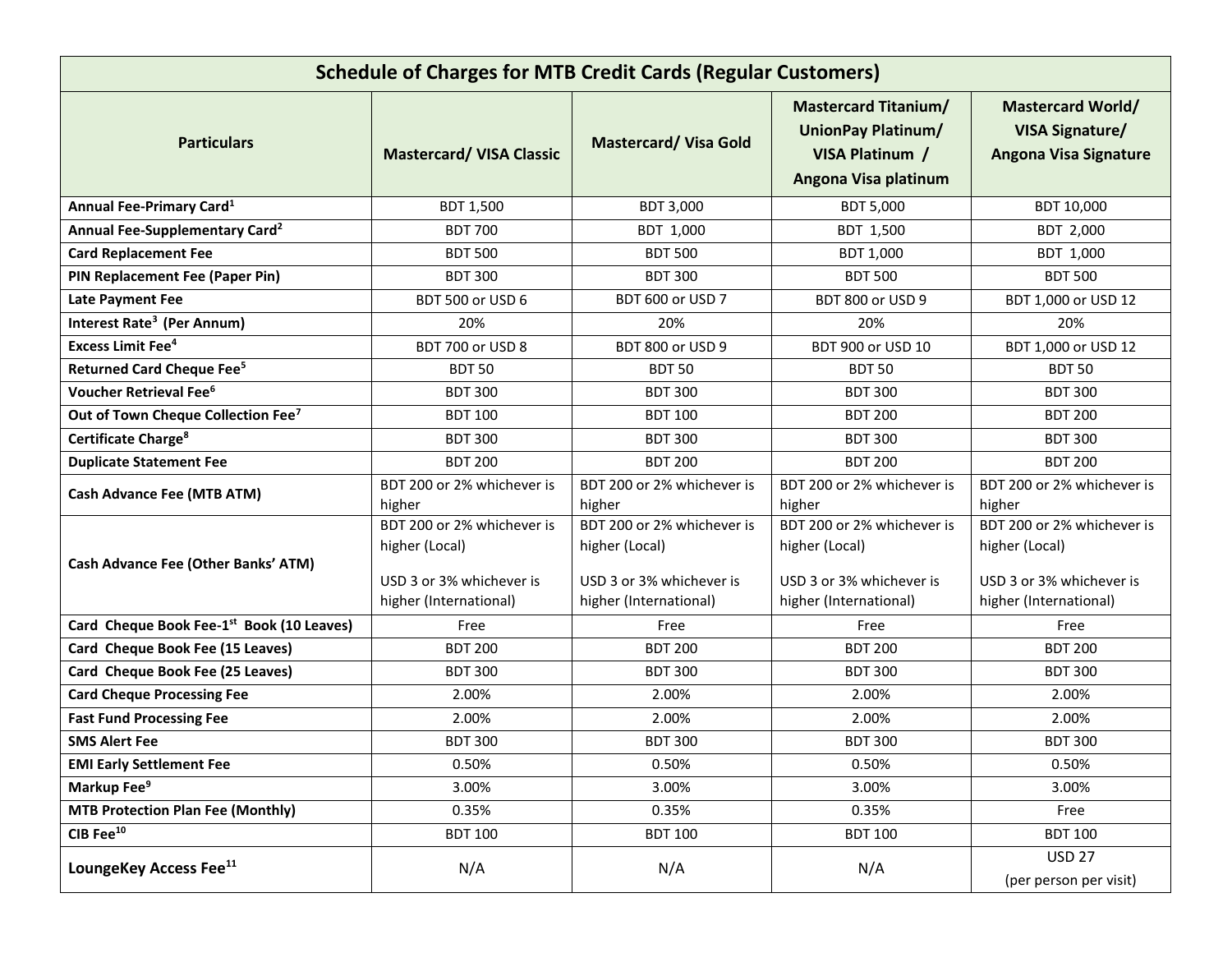## **Note:**

- 1. Annual Fee will be charged when the card is issued and on every anniversary in the subsequent years. From the 2<sup>nd</sup> year, a Cardholder can get annual fee waived if he/she makes 15 transactions in a year (anniversary to anniversary) and no Late Payment Fee or Excess Limit Fee was imposed during the same period. This waiver can be availed for the annual fee of the most recent year only i.e. the annual fee imposed on the latest anniversary. The Cardholder needs to call 16219 or email at [customer.service@mutualtrustbank.com](mailto:customer.service@mutualtrustbank.com) for the waiver after the fee has been charged.
- 2. One Supplementary Card is free for Classic/Gold/Platinum/Titanium Credit Cardholders and Two Supplementary Cards are Fee for Signature/World Credit Cardholders. The said charge is applicable for any additional card.
- 3. If the Cardholder does not pay the entire Current Balance, shown in a statement, within the Payment Due Date, interest will be accrued on (1) the new transactions of that statement after the Payment Due Date and (2) balance carried forward in that statement after the Statement Date. Interest will be accrued only on the unpaid balance. The total accrued interest will be posted in the next statement.
- 4. Excess Limit Fee will be imposed if card outstanding exceeds card limit.
- 5. Returned Card Cheque Fee will be charged when the card cheque is returned for insufficient limit.
- 6. If the Cardholder requests for a transaction slip for any reason, Voucher Retrieval Fee will be applicable.
- 7. If the Cardholder pays bill by a collection cheque, which is out of the clearing area, Out of Town Cheque Collection Fee will be charged for cheque collection.
- 8. Certificate Charge will be applicable if the Cardholder requests for any certificate with respect to his/her card.
- 9. Markup Fee will be charged when the Cardholder transacts in any foreign currency other than USD.
- 10. CIB Fee will be charged when the card is issued.
- 11. Signature Credit Cardholders can enjoy ten free visits to international Lounges under LoungeKey program in a calendar year upon passport endorsement against their respective cards. For any further visit or visits without endorsement, USD 27 per person per visit will be charged.
- 12. Platinum/ Signature/ Titanium/World Credit Cardholders can enjoy unlimited FREE Visits to MTB Air Lounges (along with one adult and two children). Gold Credit Cardholders can enjoy four Free Visits. For any subsequent visit by Gold Cardholders or in case of any additional guest for the previously mentioned Cardholders, BDT 2,000 (international terminal) and BDT 850 (Domestic Terminal) at Hazrat Shahjalal International Airport, Dhaka, BDT 1250 at Shah Amanat International Airport, Chattogram, BDT 750 at Osmani International Airport, Sylhet, BDT 950 at MTB Air Lounge at Cox's Bazar and Saidpur will be charged per person per visit
- 13. 15% VAT will be charged as applicable.
- 14. The bank reserves the right to amend the schedule of charges from time to time.

| <b>Clearing Cheque Processing Fees</b>  |                              |  |  |  |
|-----------------------------------------|------------------------------|--|--|--|
| <b>Particulars</b>                      | <b>Fees Inclusive of VAT</b> |  |  |  |
| Less than BDT 50,000                    | <b>NIL</b>                   |  |  |  |
| BDT 50,000 to less than BDT 500,000     | <b>BDT 10.00</b>             |  |  |  |
| BDT 500,000 and above-Normal Clearing   | <b>BDT 25.00</b>             |  |  |  |
| BDT 500,000 and above-Same Day Clearing | <b>BDT 60.00</b>             |  |  |  |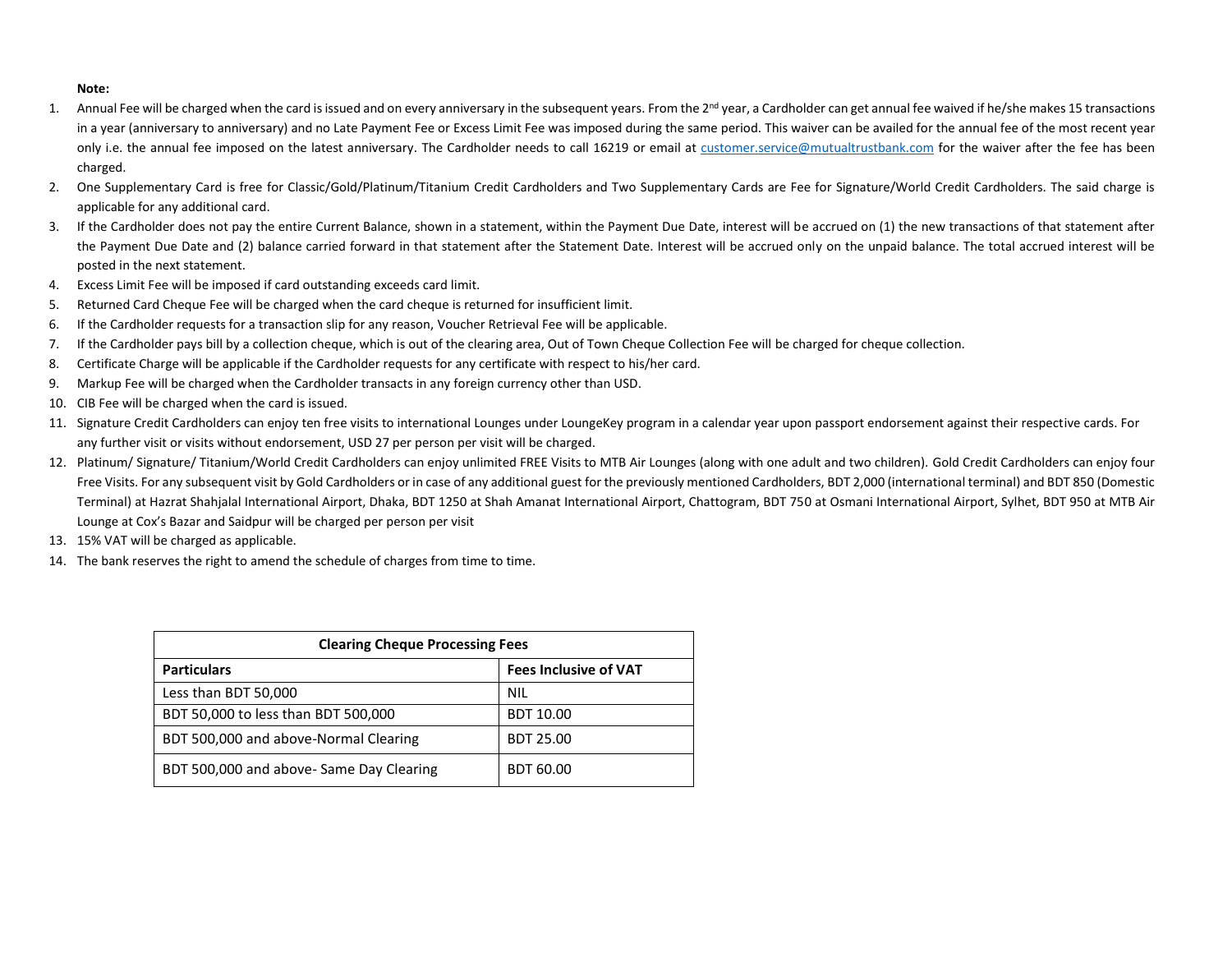| <b>Schedule of Charges for MTB Debit Cards</b> |                                                                                       |                                                  |                                      |                  |                         |  |  |  |
|------------------------------------------------|---------------------------------------------------------------------------------------|--------------------------------------------------|--------------------------------------|------------------|-------------------------|--|--|--|
| <b>Particulars</b>                             | Visa Classic/ Platinum<br><b>Mastercard Gold/Titanium</b><br><b>UnionPay Platinum</b> | <b>Visa Signature</b><br><b>Mastercard World</b> | <b>Visa Business</b><br><b>Debit</b> | Angona Platinum  | <b>Angona Signature</b> |  |  |  |
| <b>Annual Fee</b>                              | <b>BDT 500</b>                                                                        | <b>BDT 2000</b>                                  | <b>BDT 500</b>                       | 500              | 1000                    |  |  |  |
| <b>Card Replacement Fee</b>                    | <b>BDT 300</b>                                                                        | <b>BDT 500</b>                                   | <b>BDT 300</b>                       | <b>BDT 300</b>   | <b>BDT 500</b>          |  |  |  |
| PIN Replacement Fee (Paper PIN)                | <b>BDT 200</b>                                                                        | <b>BDT 200</b>                                   | <b>BDT 200</b>                       | <b>BDT 200</b>   | <b>BDT 200</b>          |  |  |  |
| <b>Cash Advance Fee-MTB ATMs</b>               | <b>NIL</b>                                                                            | <b>NIL</b>                                       | <b>NIL</b>                           | <b>NIL</b>       | <b>NIL</b>              |  |  |  |
| <b>Cash Advance Fee-Other ATMs</b>             | <b>BDT 15</b>                                                                         | <b>BDT 15</b>                                    | <b>BDT 15</b>                        | <b>BDT 15</b>    | <b>BDT 15</b>           |  |  |  |
| <b>Balance Inquiry</b>                         | BDT <sub>5</sub>                                                                      | BDT <sub>5</sub>                                 | BDT <sub>5</sub>                     | BDT <sub>5</sub> | BDT <sub>5</sub>        |  |  |  |
| <b>Mini Statement</b>                          | BDT <sub>5</sub>                                                                      | BDT <sub>5</sub>                                 | BDT <sub>5</sub>                     | BDT <sub>5</sub> | BDT <sub>5</sub>        |  |  |  |

**Note:**

**15% VAT will be charged as applicable**

**Cash Advance Fee is inclusive of VAT**